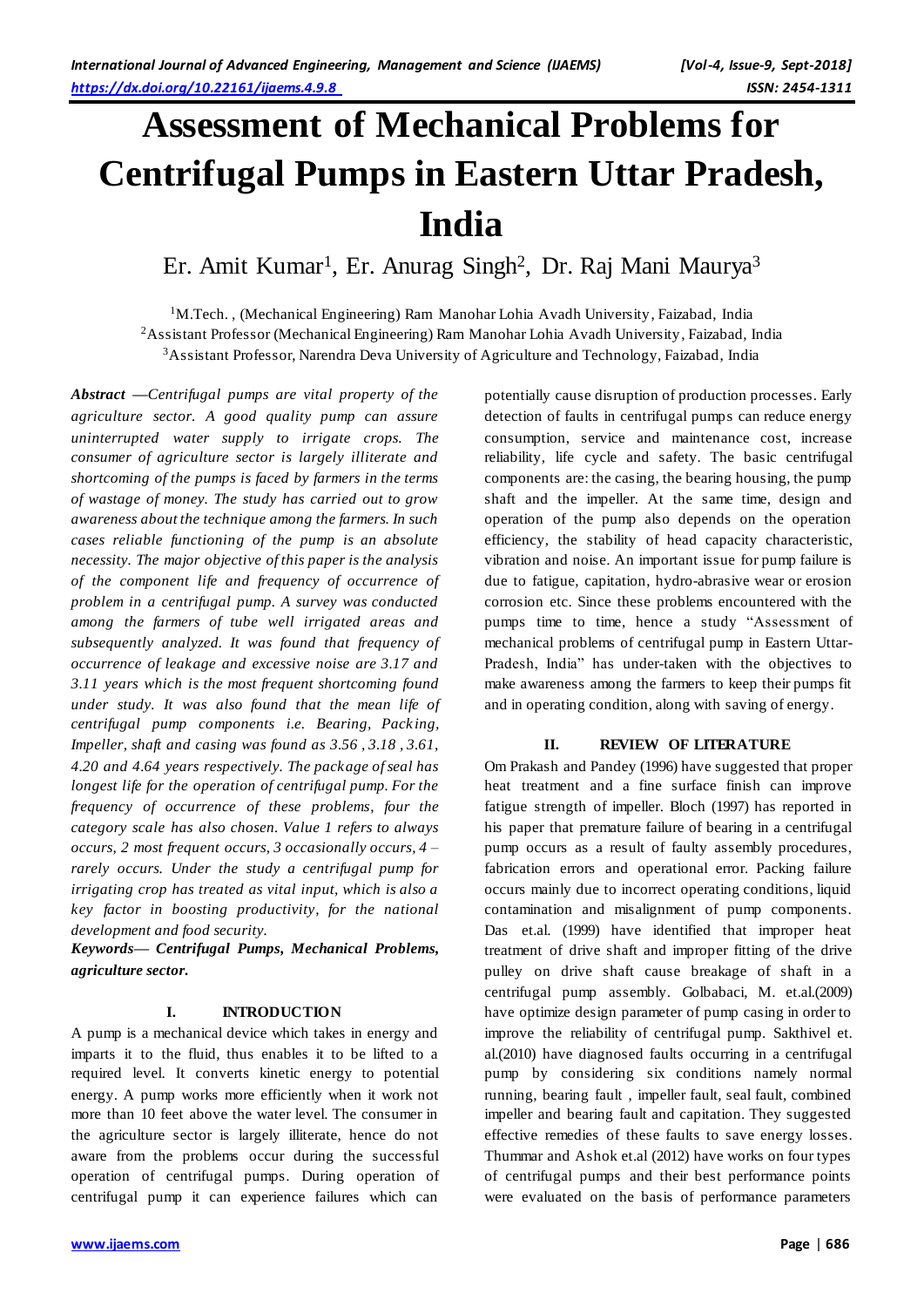like overall efficiency, cavitations, slip factor and losses etc. It has observed that if the total head increases the overall efficiency also increases. But it also follows the same nature as that of power consumption. Sharma and Nagendra et.al; (2015) have conducted a study for on the effects encountered on performance of a centrifugal pump and studied the problems commonly encountered i.e. leakage, excessive noise, excessive heat, suction lag and damage of components along with the major reason due to which these problems are occurred. They also studied for the continuous operation of centrifugal pumps in industries, paper mills, textile mills and refineries. Major objective of their study was the analysis of component life and frequency of occurrence of problem in a centrifugal pump. It was concluded that the prevalence of corrosive environment causes formation of cracks and subsequent fracture in the shaft, impeller and casing etc. Selva kumar J. and Nataranjan K (2015) worked on the leakage, excessive noise, excessive heat, suction log and the damage of the components of centrifugal pumps. A survey was conducted among pump users to collect data on the component life and occurrence of problems in pumps. Data collected through the survey were subsequently analyzed and was found that successful remedies of the above problems are directly proportional to energy savings.

## **III. MATERIALS AND METHODS**

The study area (Sultanpur District) lies between  $81°32'$  – 81°41' east longitude and 25°59'-26°40' north latitude in Uttar Pradesh, India. A tube well irrigated block (Kadipur) of this district has under-taken for the study during the year 2007-2012. The climate of the area is characterised by a hot summer and cold winter. Average annual rainfall is 1076 mm. The gross sown area of Kadipur block during the kharif, Rabi and Zaid is 11287 ha, 13959 ha, and 397 ha respectively. Since Sultanpur district lies in the large alluvial tract of Indo – Gangetic plain, hence the average ground water table exist within 5m depth. Three villages in the tube well irrigated Kadipur block viz: Kisundaspur, Sariya Kemaura and Shukulpur has selected for the study. A questionnaire for the micro-level study of the selected villages has developed. Each tube well owner farmer having a centrifugal pump facility for irrigation was adopted for the detailed study. The 92 farmers of Kisunpur village, 86 farmers of Saraiya Kemaura village and 103 farmers of shukulpur village (Total 281 farmers) have surveyed. The farmers response about the performance of the pump, trouble shooting, repair/maintenance facility, discharge, running hours/day and area to be irrigated and type of crops grown has collected simultaneously.

The common problems occurring in a centrifugal pump which are considered for the study like noise, overheat, leakage in suction line and no delivery of water were collected. The occurrence of these problems have separately analysed on priority basis, during the exhaustive survey. Response of the tube well owner and farmers have also collected. Life of components of the centrifugal pumps also evaluated. The first step of the survey has based on the site visit and the gathering of all the available information on the failed component and the in-service conditions of the component. The next step of the survey includes non destructive examinations. The most common is the visual examination aiming to determine the general mechanical and structural conditions of the components. The results of visual examinations is a record in the form of sketch, dimension-measurement data or a photography , indentifying discontinuities or imperfection on the surface of the components such as cracks, wear, tear, corrosion, erosion etc. based on the results of a visual examination and the on-site information further decision on the course of examination are made.

## **IV. RESULT AND DISCUSSION**

On the basis of data collected and Methodology adopted this has found that the common problems occurring in centrifugal pumps, which are considered for this study are excessive noise, overheat, leakage, suction lag and no delivery. A five point category scale was used to obtain responses. For frequency of occurrence of these problems, the category scale chosen, value 1 refer to always occurs; 2-most frequently occurs;  $3 -$  occasionally occurs;  $4$ rarely occurs. Mean value for frequencies of occurrence of five problems are shown in Fig-1. In the agricultural applications leakage and excessive noise are the two problems which occur most frequently. The percentage value of frequency for their occurrence is 31.7 for leakage and 31.1 for excessive noise for domestic and agricultural usage (Table - 1). Packing or seal is provided in the pump assembly to control leakage. Packing has to be inspected once in three months to ensure adequacy of its performance. Leakage rate of 60 drops per minute is permitted in a pump, in order to cool the packing and shaft, provided the liquid being pumped is clear water. Excessive leakage occurs in a pump as a result of improper selection of packing material, abrasive wear and misalignment. Suspended solid such as sand and dirt in pumped liquid causes abrasive wear of packing, impeller and shaft. Correct alignment of shaft, impeller and bearings; selection of correct grade packing material and proper fitting of packing help to overcome the leakage problem in a centrifugal pump. The results are in corroboration to the study conducted by Thummar, A. et.al.(2012) in an experimental investigation of open well centrifugal pump troubles and performances.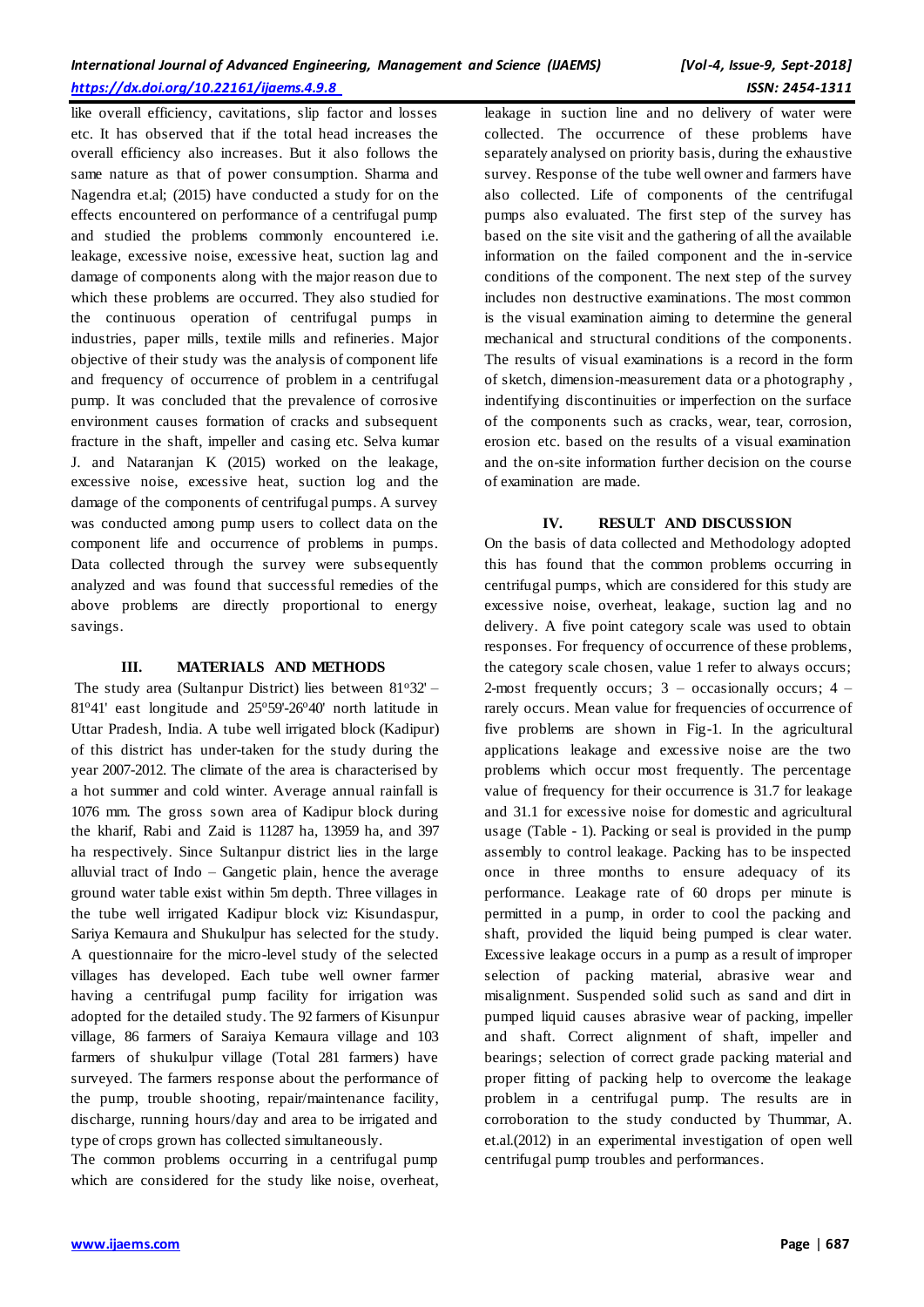## *International Journal of Advanced Engineering, Management and Science (IJAEMS) [Vol-4, Issue-9, Sept-2018] <https://dx.doi.org/10.22161/ijaems.4.9.8> ISSN: 2454-1311*

*Table.1: The percentage frequency of occurrence of problem in centrifugal pump.*

| <b>Problems</b> | <b>Agricultural Uses</b> |       |
|-----------------|--------------------------|-------|
|                 | Percentage               | S.D.  |
| Excessive noise | 31.1                     | 0.618 |
| overheat        | 37.5                     | 0.669 |
| leakage         | 31.7                     | 0.452 |
| Suction lag     | 41.5                     | 0.628 |
| No pumping      | 44.2                     | 0.515 |



*Fig.1 : Percentage value of frequency of occurrences for various problems in centrifugal pump.*

The packing or seal in a centrifugal pump has lowest life among the five major components, as indicated in figure - 2. The mean values of life of packing are 3.18 years for the agriculture uses. Main function of packing or seal in a centrifugal pump is to prevent leakage of pumped liquid from the volute casing. In the agricultural application load on pump ranges from light to medium, in terms of operating hours. The bearing the second component with a shorter life of 3.56 years. The factors responsible for failure of bearing are the presence of reactive environment and high temperature of the pumped liquid. Remedial measures to be adopted are correct lubrication, misalignment or improper rotating parts of pump and

periodic maintenance activities. Impeller failure ranks in terms of component life i.e. 3.61 years for agricultural uses. An impeller fails due to fatigue failure caused by cyclic loading and pressure pulsations in the pump. Selection of the suitable type of material with high fatigue strength and better surface finish are some of the way to improve the strength of an impeller. Impeller failure occurs due to improper heat treatment, poor surface finish or insufficient radial clearance between impeller and volute casing. Corrective measures to be adopted to increase the life of impeller (Table-2). Failure of shaft and casing are not adopted a common occurrence in a centrifugal pump.

| $\cdot$<br>v v             |                                   |       |  |
|----------------------------|-----------------------------------|-------|--|
| <b>Components</b>          | Agricultural Uses (Life in years) |       |  |
|                            | <b>Mean</b>                       | S.D.  |  |
| Bearing                    | 3.56                              | 0.635 |  |
| Packing                    | 3.18                              | 0.622 |  |
| Impeller                   | 3.61                              | 0.515 |  |
| Shaft                      | 4.20                              | 0.608 |  |
| $\overline{\text{Casing}}$ | 4.64                              | 0.573 |  |

*Table.2: Life of Centrifugal Pump Components*

Mean value of life of these component exceed 4 years. Mohammed, M. It.al. (2010) also found similar results in their case study for reliability assessment of centrifugal pumps in petrochemical plants. They worked for removing these trouble shootings and proper management of pumps.